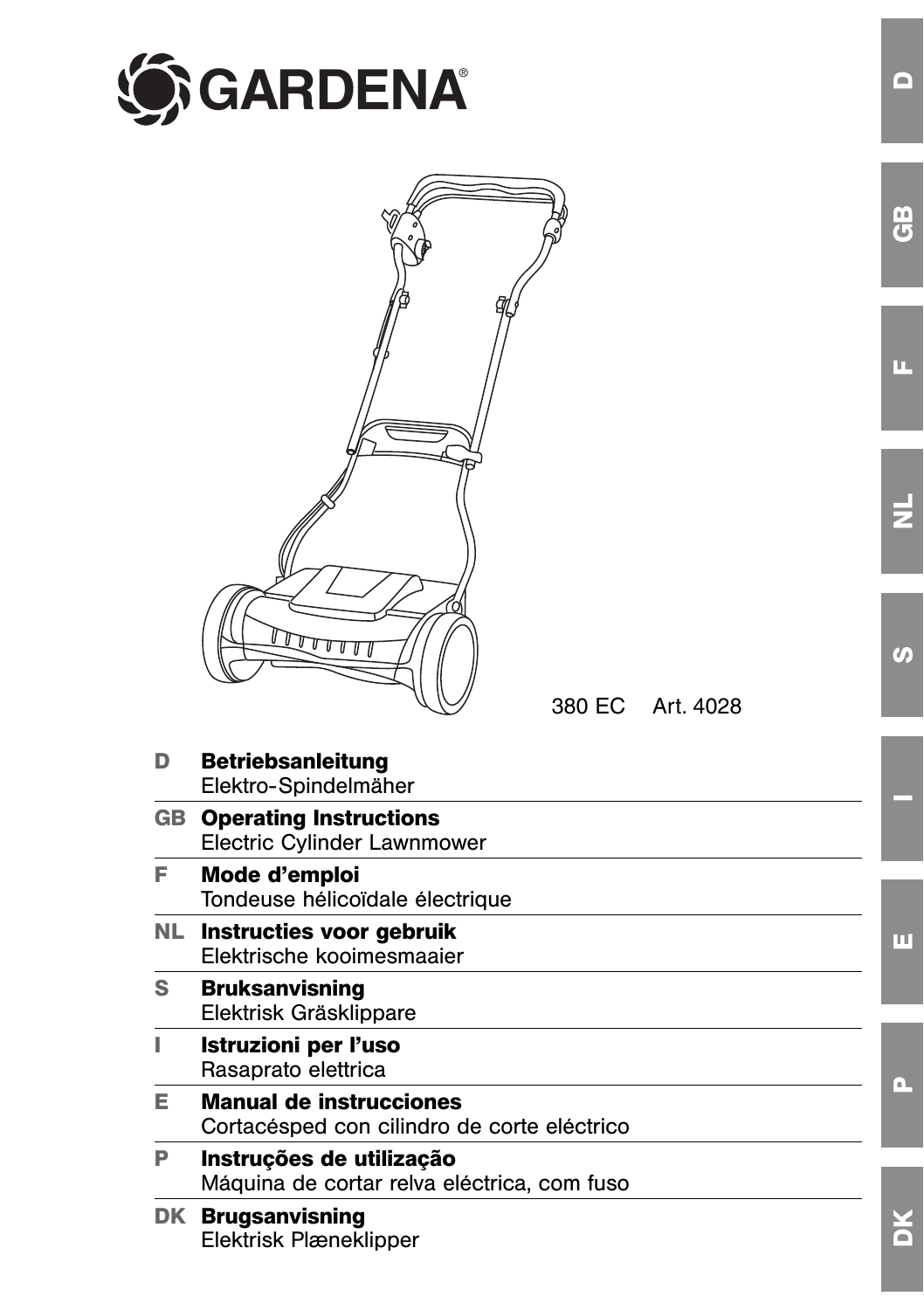

Translation of the original instructions from German.

Please read these operating instructions carefully and observe the notes given. Use these instructions to familiarise yourself with the electric cylinder lawnmower, its correct use and the notes on safety.



For safety reasons, children under the age of 16 as well as persons not familiar with<br>these operating instructions should not use this electric cylinder lawnmower. Persons in<br>reduced physical or mental abilities may use th these operating instructions should not use this electric cylinder lawnmower. Persons with reduced physical or mental abilities may use the product only if they are supervised or instructed by a responsible person. Children must be supervised to ensure that they do not play with the product.

 $\rightarrow$  Please keep these operating instructions in a safe place.

| Contents: | 1. Where to Use Your GARDENA Cylinder Lawnmower 11 |  |
|-----------|----------------------------------------------------|--|
|           |                                                    |  |
|           |                                                    |  |
|           |                                                    |  |
|           |                                                    |  |
|           |                                                    |  |
|           |                                                    |  |
|           |                                                    |  |
|           |                                                    |  |
|           |                                                    |  |
|           |                                                    |  |
|           |                                                    |  |

# **1. Where to Use Your GARDENA Electric Cylinder Lawnmower**

**Correct use:** 

The GARDENA Electric Cylinder Lawnmower has been designed for cutting lawn and grass areas of private houses.

Compliance with these instructions provided by GARDENA is a prerequisite for using the cylinder lawnmower correctly.

**Please note:** 



**The Electric Cylinder Lawnmower should not be used for cutting climbing plants or grass on roofs, due to the danger of bodily harm.** 

# **2. Safety instructions**

 $\rightarrow$  Please read the notes on safety on the Electric Cylinder Lawnmower.



**WARNING !** 

**→ Please read the operating instructions before using the mower!**

**WARNING ! Sharp blades!** 



**DANGER ! Risk of injury!**

**→ Keep bystanders away!** 



 $\rightarrow$  Remove the plug from the **mains socket if the cable is cut through or damaged and / or during maintenance work.**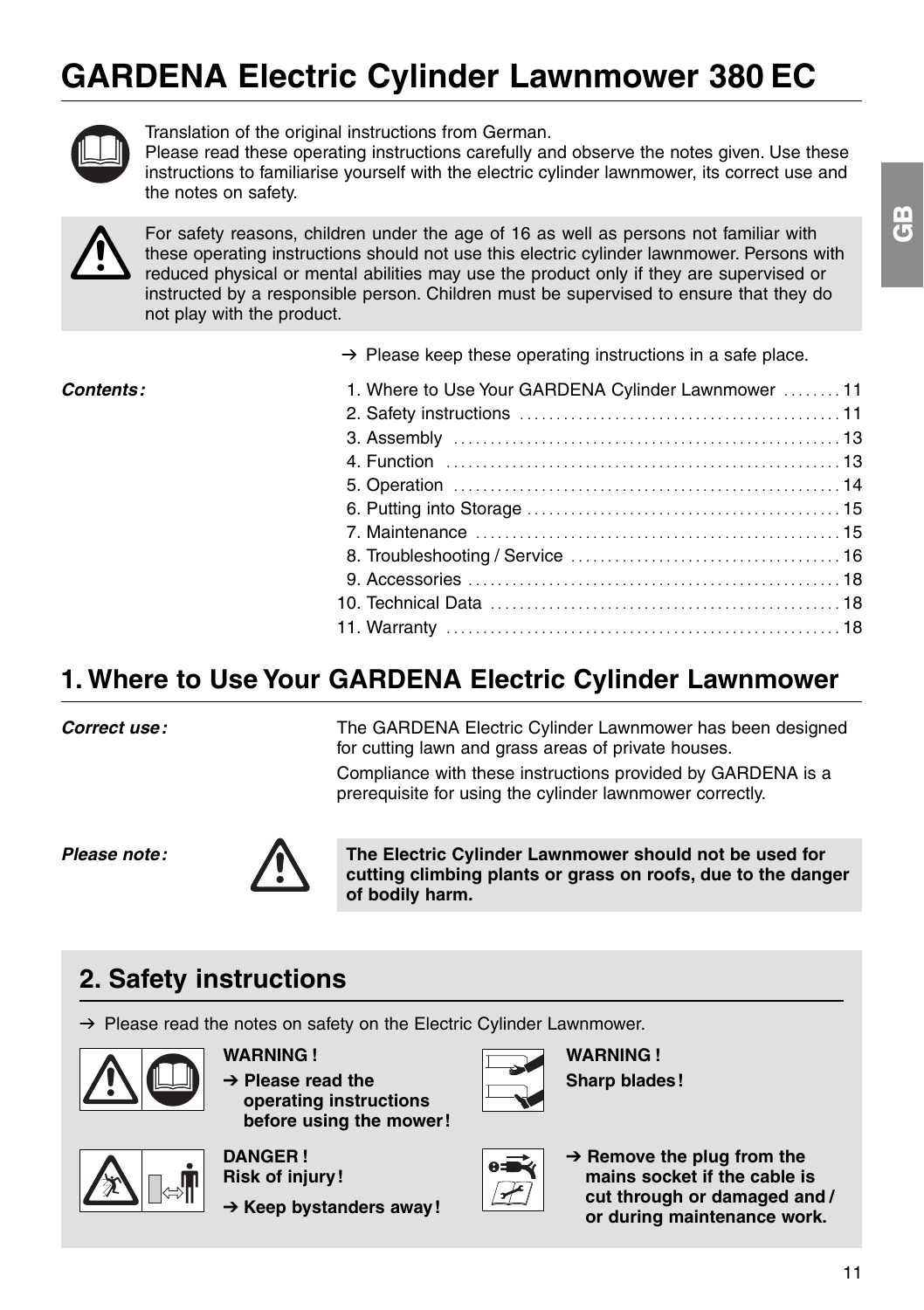

 $\rightarrow$  Keep the power cable **away from the cutting blades.** 

## **Check each time you use the mower:**

Inspect the mower each time before you use it. Do not use the mower if the safety devices (Switch handle, cable strain relief, start button, blade cover) and / or the cutting mechanism are damaged or worn. Replace damaged or worn parts. Never disable safety devices.

Inspect the surface on which the lawn mower is to be used beforehand. Stones, pieces of wood and wires as well as other solid matter must be removed.

Objects which are contacted by the cutting tools could be thrown out uncontrollably or damage the cutting mechanism.

## **Proper use / Responsibility**



# **WARNING !**

**Take note that the rotating blade cylinder could cause injuries.** 

# → Never place your hands or feet **on or under moving parts.**

The safety distance between the blade cylinder and the operator that is created by the guiding spar is to be always maintained.

This electric cylinder lawnmower can cause serious injuries! You are responsible for the safety of the working area.

Do not tilt the mower on its side whilst using it.

Never lift or carry the mower with the motor running.

Only use the flexible steerable mower for the purposes specified in these instructions.

Wear sturdy shoes and long trousers to protect your legs.

Make sure you always take up a safe and stable stance whilst working, especially on slopes.

Always mow across the slope, never up and down. Do not mow excessively steep slopes.

Be particularly careful if you change direction on a slope.

Be careful when going backwards. Risk of stumbling!

Look out for foreign bodies when working (e. g. stones).

## **Interruptions of work:**

Never leave the cylinder mower unattended. If you interrupt your work, pull out the mains plug and store the cylinder mower in a safe place.

When you interrupt work in order to go to another working area, always switch off the electric cylinder lawnmower during transport.

If, despite taking precautions, you strike an object when working or the mower starts to vibrate vigorously, release the switch handle. Pull out the mains plug.

Remove the blockage; check the mower for any damage and have it repaired if necessary.

# **Environmental influences:**

Only work when visibility is good.

Familiarise yourself with the surroundings of your working area. Check for possible risks which might be not audible due to the noise of the machine.

Make sure that there are no other people (especially children) or animals anywhere near the working area.

However, if an obstruction arises whilst working, release the starting handle, unplug the mower from the mains and remove the obstacle. Check the mower for damage and have it repaired if necessary.

Do not use the electric cylinder lawnmower if it is raining or in moist, wet conditions.

Please observe any local restrictions or noise levels.

# **Electrical safety:**



**DANGER ! Electric shock!** 

**The electric cylinder lawnmower must only be operated with an undamaged electric cable. If the electric cable or the extension cable is damaged disconnect the mains plug immediately.** 

The connection cable must be checked regularly for signs of damage and ageing (e.g. cracks).

It is essential to use the cable strain relief on the upper part of the upright.

Do not use the flexible steerable mower close to swimming pools or garden ponds.

For portable units, which are used outdoors, we recommend to use a residual-current device having a residual-current rating ≤ 30 mA. In Switzerland use of a residual-current device is obligatory.

Only use extension cables authorised for outdoor use. Ask your electrician. Keep the extension cable away from the area you are cutting.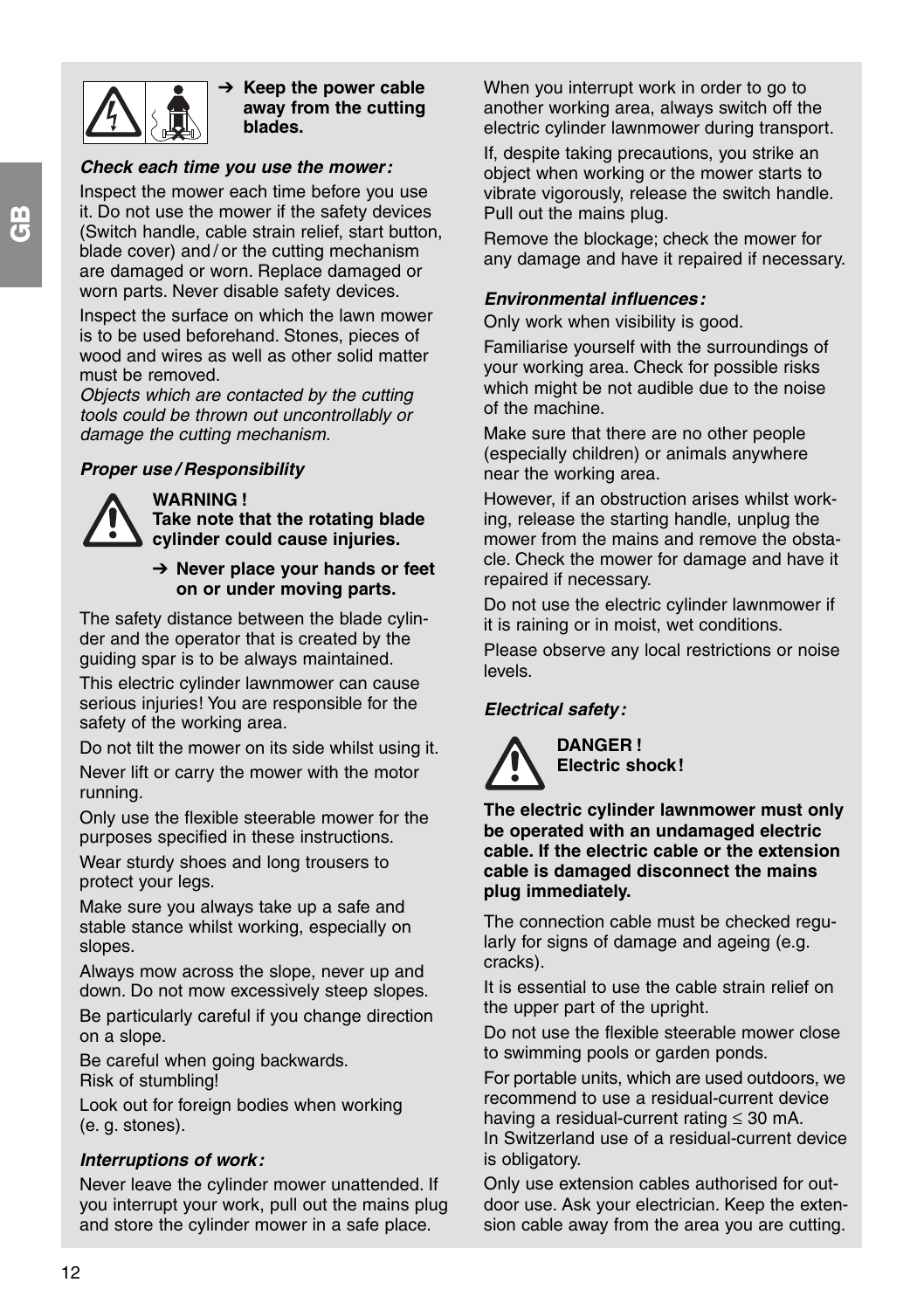The mains voltage and the equipment voltage stated on the type plate must be the same. If extension cables are used, these must comply with the minimum cross-sections in the table below:

| <b>Voltage</b>                               | Cable<br>length | Cross-<br>section |
|----------------------------------------------|-----------------|-------------------|
| 220-240V/50Hz Up to 50 m 1.5 mm <sup>2</sup> |                 |                   |
| 220-240V/50Hz 50-100 m 2.5 mm <sup>2</sup>   |                 |                   |

# **3. Assembly**

# **Assembling the handle:**



- 1. Insert lower part of bottom upright  $(1)$ into upright holders (2) up to stop and secure with the screws  $(3)$ .
- 2. Push connector  $\circled{4}$  from underneath into upper part of bottom upright  $(1)$ .
- 3. Insert threaded rod (6) from left through lower parts of central upright 5, upper part of bottom upright  $(1)$  and connector  $(4)$  right up to the stop.
- 4. Slide threaded bearing (8) into clamping lever  $(7)$ .
- 5. Screw clamping lever  $(7)$  onto threaded rod  $(6)$  approx. 4 turns.
- 6. Move clamping lever  $(7)$  onto connector  $\ddot{q}$  and check whether clamping lever  $\oslash$  locks.
- 7. If clamping lever  $(7)$  does not yet lock, screw another turn onto threaded rod (6). Repeat procedure until clamping lever  $(7)$  locks on connector 4







- 8 Firmly attach bottom part of top upright 9 to upper parts of central  $u$ pright  $\overline{\circ}$  using 2 wing nuts  $\overline{\circ}$ . The safety starter lock  $\mathbb D$  on the crossbar  $\mathbb Q$  must then be on the left.
- 9. Fix the motor cable  $(0)$  to the upright with the two cable clips  $(1)$ .

# **4. Function**

**Mowing correctly:**

To produce a well-maintained lawn we recommend cutting the lawn one a week if possible. The lawn becomes thicker if cut frequently.

Relatively long cut grass (> 1 cm) must be removed so that the lawn does not become yellow and matted.

After relatively long intervals between mowing **(holiday lawn)**, up to max. 12 cm, first of all cut in one direction with the cutting height as high as possible, then cut in the crosswise direction at the cutting height required.

If possible, only cut the grass when it is dry, if the grass is damp, the cutting pattern will be uneven.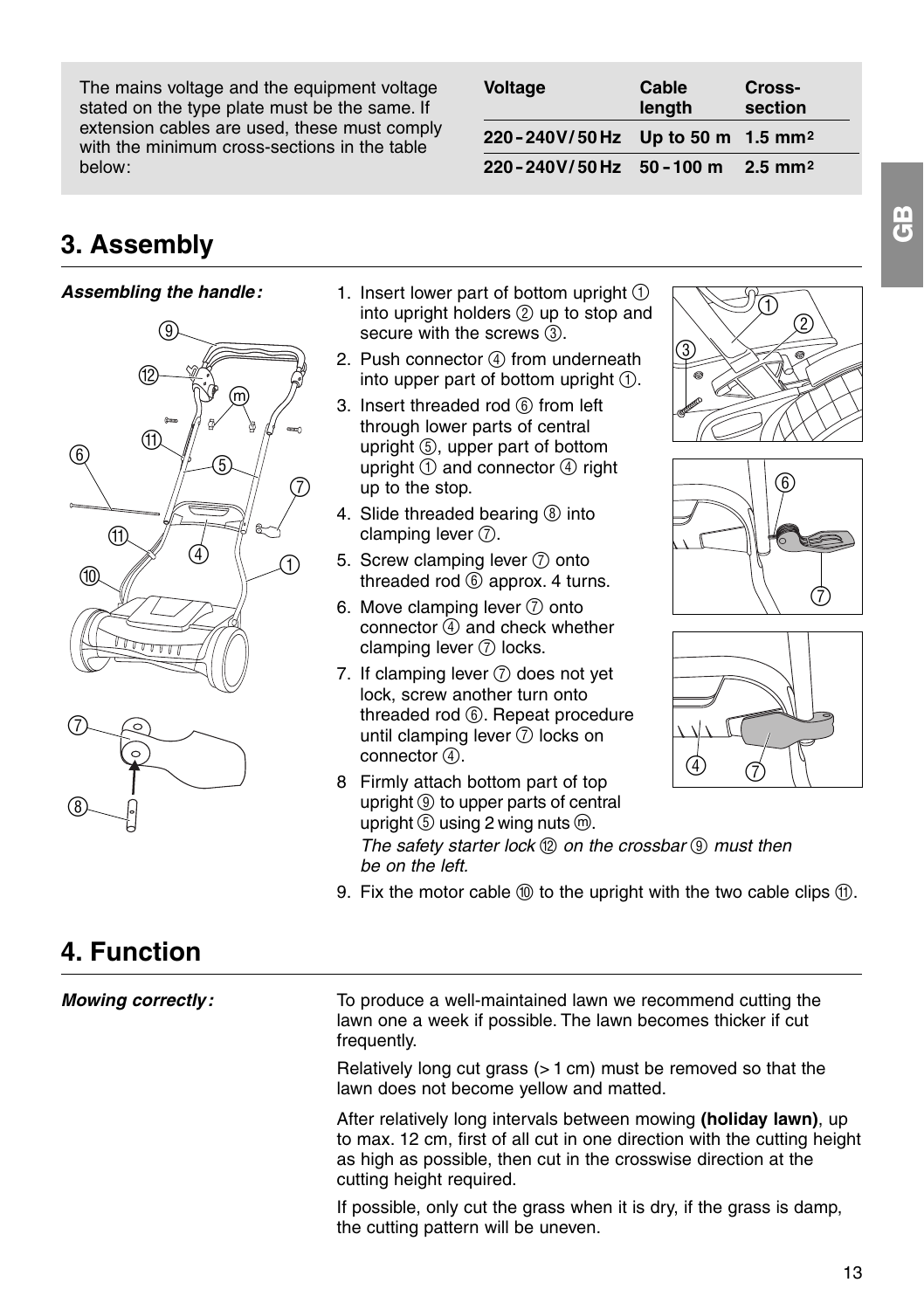# **Connecting to power sypply:**



**Starting electric cylinder lawnmower:**



- 1. Place the connector of the extension cable  $\textcircled{3}$  on the plug of the safety starter lock (2).
- 2. Draw a loop of the extension cable  $(3)$  through the cable strain relief device  $\omega$  1 and suspend in position 2. This prevents inadvertent disconnection of the plug and socket connection.
- 3. Insert extension cable  $\Omega$  into a mains socket.

**Danger of injury if the cylinder lawnmower does not switch off automatically!** 

 $\rightarrow$  Do not remove or bridge safety devices fitted to the **cylinder lawnmower (e.g. by tying the starting lever to the upper handle)!**



**Danger! The cylinder does not stop immediately after the motor has been switched off:** 

- → Never lift, tip or carry the lawnmower with the **motor running!**
- → Never start on solid ground (e.g. asphalt).
- → Always maintain the safety distance between **the cylinder and the user as defined by the guide handle.**
- 1. Place cylinder lawnmower on flat grass surface.
- 2. Keep safety interlock (2) pressed down and pull starting lever (5) on the upper handle 3. The lawnmower starts.
- 3. Release safety interlock (2).
- 4. Only push the mower forwards and at walking pace.

**When in operation, the extension cable**  $(3)$  **must always be guided in the direction you are working and to the side of the area to be worked on. Always work away from the connection cable.**

**Blockage Protection:** If the blade cylinder is blocked, e. g. by a foreign body, release starting lever immediately, disconnect plug from mains socket and remove the blockage.

Danger of injury!<br>If the thermal response switch responds and the start**ing handle remains in the ON position, the cylinder mower starts again automatically after cooling down.** 

**→ Release starting lever immediately.** 

**Circuit Breaker:** If the electric cylinder lawnmower is overloaded over a longer period of time the motor may become hot.To protect the motor from overheating the circuit breaker switches the motor off. You can switch the mower on again after approximately 5-10 minutes.

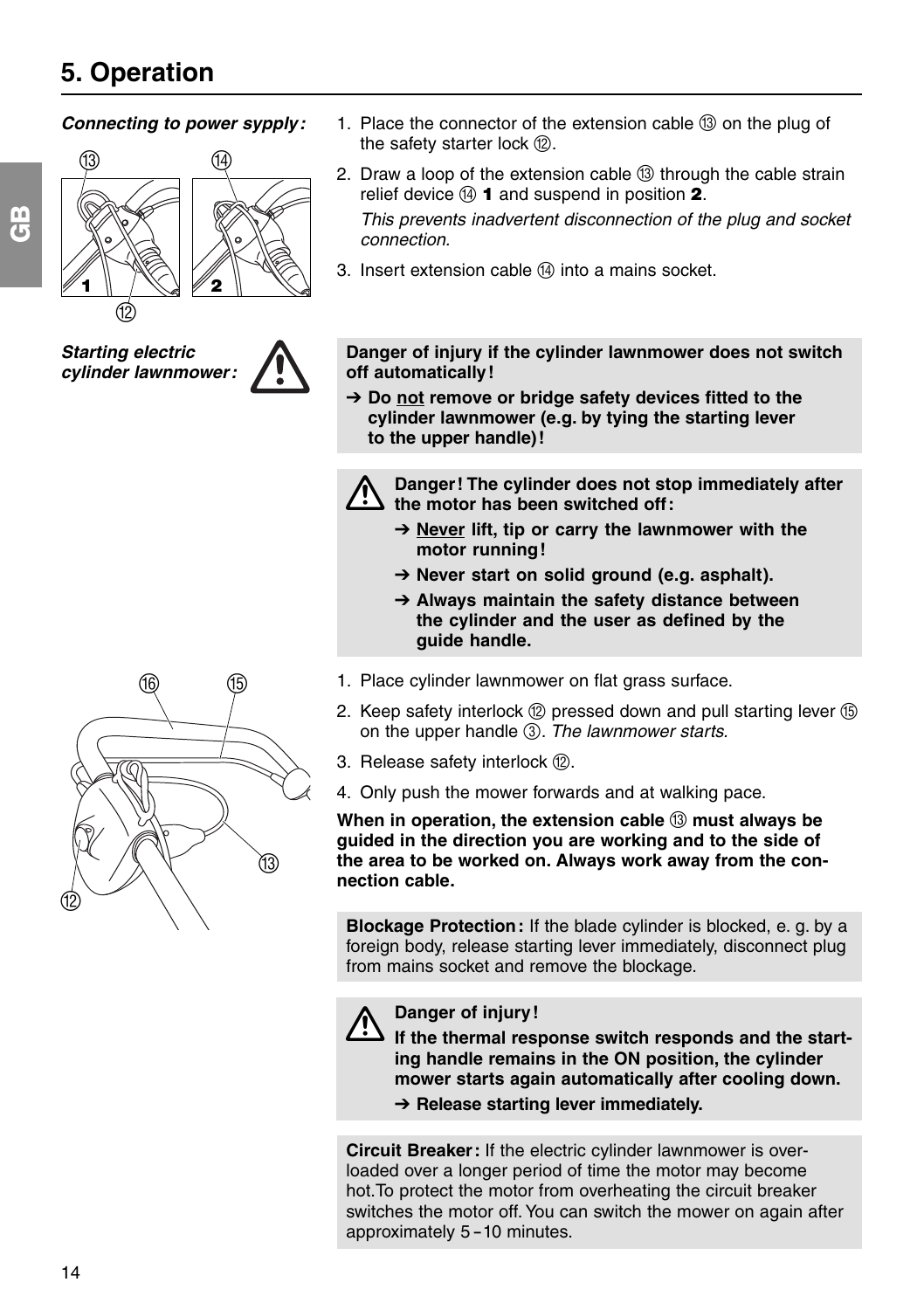**Note:** The cylinder mower can be used in electric mode or as a push-lawnmower without the electric drive.

**Adjusting the cutting height:**



**Mowing with the grass collection sack (accessories):** 

**6. Putting into Storage**

## **Storage:**

**DANGER! Cutting tool can cause injuries!**<br>→ When adiusting the cutting height, wait until the **blade cylinder is stationary, put on suitable working gloves and unplug from the mains.** 

The cutting height can be set to any position between 12 mm and 42 mm.

- 1. Slacken the two locking screws  $\circledR$ and set to the height required on the scale  $(19)$ .
- 2. Tighten the two locking screws  $@$ on both sides to the same height.

The locking screws (8) must always be set to the same height on both sides.

The mower may only be adjusted to a depth in which the lower blade does not touch the ground when it is uneven.

- $\rightarrow$  Suspend the grass collection sack in the cylinder mower as described in the Operating Instructions for the grass collection sack.
- 1. Switch off the lawnmower and pull out the extension cable.
- 2. Clean mower before storage (see 7. Maintenance).
- 3. Store mower in a dry, frostproof but cool place out of reach of children.

To save space, the cylinder mower can be folded up by folding the clamping lever.

**Disposal:**  (in accordance with RL2002/96/EC)



The product must not be added to normal household waste. It must be disposed of in line with local environmental regulations.

# **7. Maintenance**



**DANGER ! Cutting tool can cause injuries!**

 $\rightarrow$  Before maintenance, wait until the cutting tool is **stationary, wear suitable work gloves and pull out the mains plug.**



**DANGER ! Injury to persons and damage to property!** 

→ Do not clean mower under running water (especially **at high pressure).**

 $\circledR$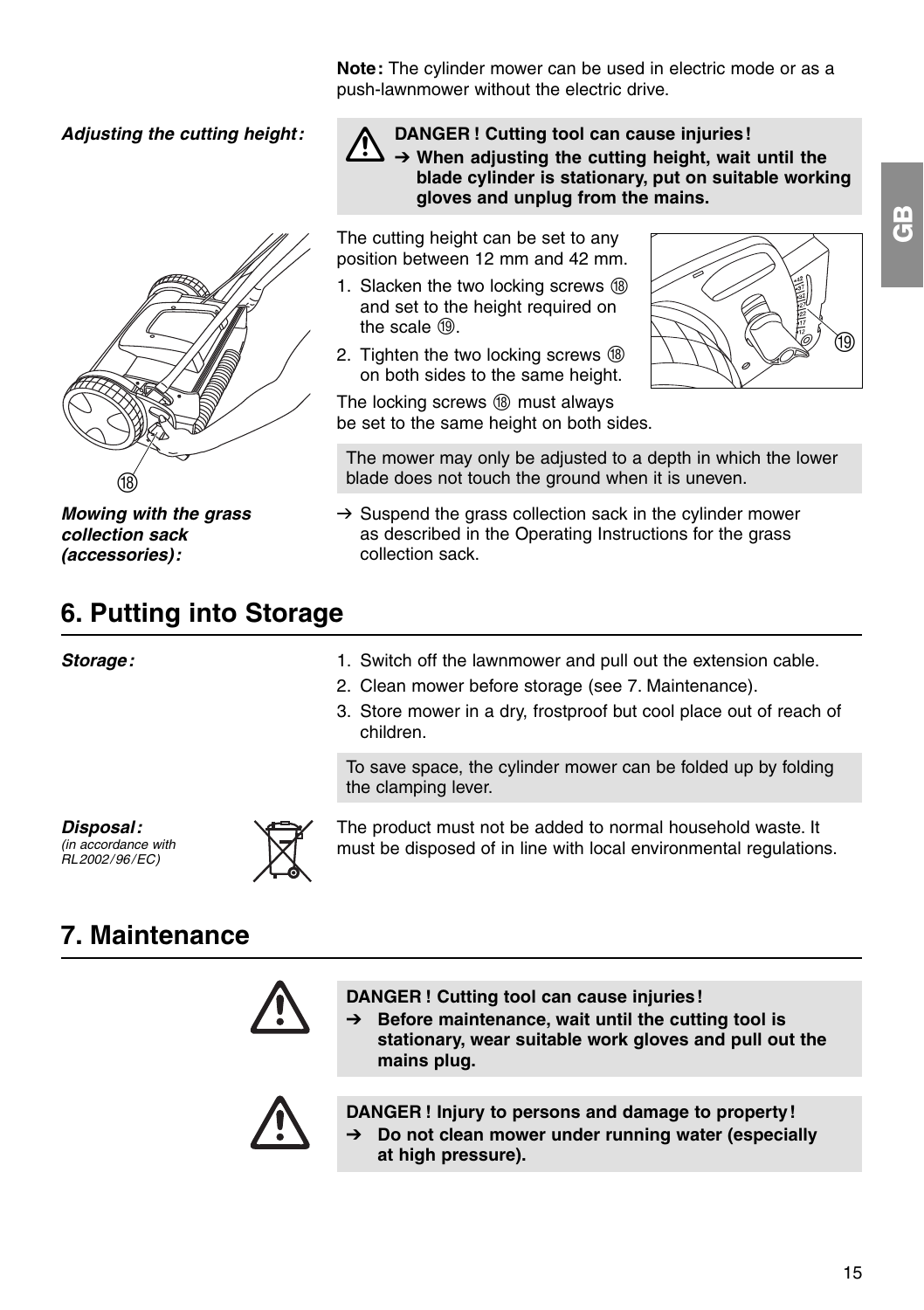Deposits affect the cutting result as well as discharge of grass clippings. Residual dirt and grass is easily removed immediately after mowing.

- 1. Remove grass deposits with a brush and a cloth.
- 2. Oil the red cutting mechanism lightly with thin oil (e.g. sprayed oil).

# **8. Troubleshooting / Service**



**DANGER ! Cutting tool can cause injuries!** 

→ Before rectifying faults, wait for the cutting tool to **stop, wear suitable work gloves and pull out the mains plug.**

| Problem                                        | Possible cause                                                                                | Remedy                                                                                                                                                           |
|------------------------------------------------|-----------------------------------------------------------------------------------------------|------------------------------------------------------------------------------------------------------------------------------------------------------------------|
| Abnormal noise,<br>Clattering in the mower     | Screws / components loose.                                                                    | $\rightarrow$ Tighten screws or send<br>to GARDENA Service.                                                                                                      |
|                                                | Foreign bodies on the blade.                                                                  | $\rightarrow$ Remove foreign bodies.                                                                                                                             |
|                                                | Notch in the blade.                                                                           | $\rightarrow$ Remove notches with<br>grindstone.                                                                                                                 |
|                                                | Blades are striking each other<br>too hard.                                                   | $\rightarrow$ Adjust cutting mechanism.                                                                                                                          |
| Motor will not start                           | Power cable faulty.                                                                           | $\rightarrow$ Unplug from mains and<br>check power cable.                                                                                                        |
|                                                | Fuse / fault current<br>circuit-breaker has<br>responded.                                     | $\rightarrow$ Check power cable and<br>replace fuse/switch fault<br>current circuit breaker<br>on again.                                                         |
|                                                | Extension cable may not have a<br>large enough cross-section.                                 | $\rightarrow$ Use extension cable with<br>cross-section complying with<br>table (2. Safety references).                                                          |
|                                                | Circuit breaker has been<br>triggered.                                                        | $\rightarrow$ Wait approx. 5-10 minutes<br>then turn on the mower<br>again.                                                                                      |
| Motor jams and is noisy                        | Blocked by foreign body.<br>Blocking protection activated.                                    | 1. Release starting handle.<br>2. Unplug mains plug<br>at the socket.<br>3. Remove foreign body.                                                                 |
|                                                | Cutting load too high.                                                                        | $\rightarrow$ Reduce mowing speed and/<br>or raise cutting height.                                                                                               |
| Motor turns off                                | The cutting height you have<br>selected is too low:<br>Circuit breaker has been<br>activated. | Let the motor cool for 5-10 min-<br>utes, then use the mower with<br>a higher cutting height and<br>reduce the cutting height and<br>the mowing speed in stages. |
| Runs unevenly, mower<br>vibrates significantly | Cutting tool damaged.                                                                         | $\rightarrow$ Have cutting tool checked<br>by an authorised specialist<br>dealer or GARDENA-<br>Service.                                                         |
|                                                | Blade very dirty.                                                                             | $\rightarrow$ Clean blade.                                                                                                                                       |
|                                                |                                                                                               |                                                                                                                                                                  |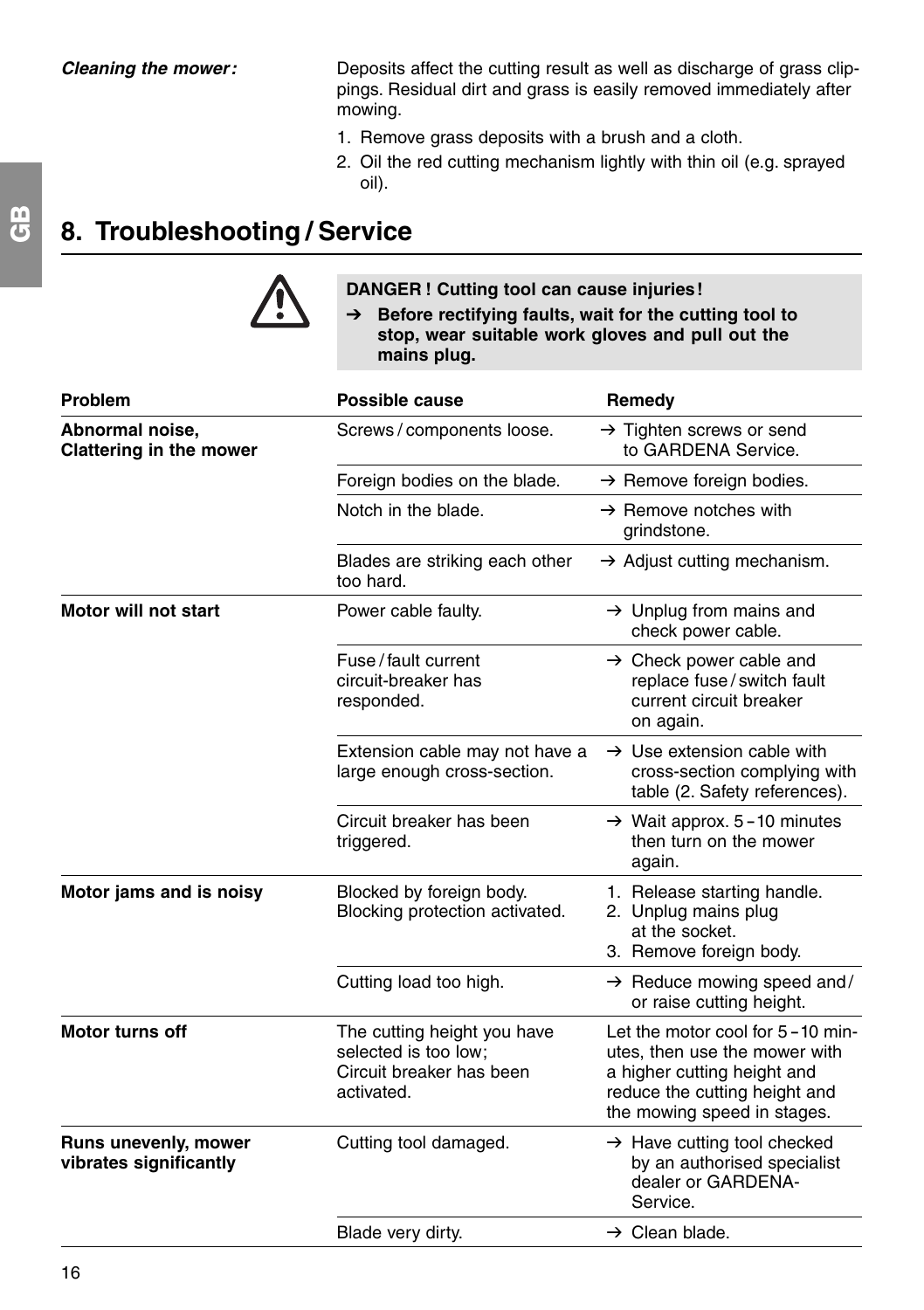## **Lawn cut unevenly**

# **Adjusting the cutting mechanism:**



| Problem           | <b>Possible cause</b>    | Remedy                                                                                                        |
|-------------------|--------------------------|---------------------------------------------------------------------------------------------------------------|
| Lawn cut unevenly | Blade set incorrectly.   | $\rightarrow$ Adjust cutting mechanism.                                                                       |
|                   | Cutting mechanism blunt. | Recommendation:<br>$\rightarrow$ Have cutting mechanism<br>reground or replaced by<br><b>GARDENA Service.</b> |
|                   | Lawn too long/too wet.   | $\rightarrow$ See 4. Function "Mowing"<br>Tips".                                                              |

The cutting gear of your lawn mower was optimally adjusted before leaving our company. If, after longer use, a clean cut of the grass is no longer possible or the blade roller contacts the lower blade, then the lower blade should be adjusted.

- 1. Remove the plug from the mains socket.
- 2. Check cylinder  $\oslash$  and lower blade  $\oslash$  for notches and remove these with a grindstone if necessary.
- 3. Unscrew internal hexagon screws  $(2)$  with an internal hexagon wrench (5 mm) anticlockwise until the cylinder @ turns freely.
- 4. Push the feeler gauge supplied (thin strip of metal) 23 on the left side between one blade  $\oslash$  on the cylinder and the lower blade <sub>(21</sub>)
- 5. Tighten left internal hexagon screw  $(2)$  with an internal hexagon wrench  $(5 \text{ mm})$  until the feeler gauge  $\textcircled{3}$  is held gently.
- 6. Continue turning the cylinder until the blade  $\mathcal{D}_1$ , already adjusted on the left side, is exactly above the lower blade  $(2)$ on the right side.
- 7. Tighten the right internal hexagon screw  $\mathcal{D}$  with an internal hexagon wrench (5 mm) until the feeler gauge  $\oslash$  is held gently.
- 8. Rotate cylinder  $\oslash$ . If a banging noise is produced during this, open up the internal hexagon screw  $(2)$  slightly on the side affected.

When the cylinder and the lower blade can hardly be heard touching each other, the cutting mechanism has been adjusted correctly.

9. **Cutting test:** 

Place a strip of paper  $\circledA$  in such a way on the lower blade  $\circledA$ that it points towards the spindle of the cylinder  $@.$ 

10. Turn cylinder @ carefully.

If the lower blade is set correctly  $\oslash$  the paper will be cut off as if with scissors.

11. Repeat the cutting test on the other blades  $\mathcal{D}$ .

## **On safety grounds, only original GARDENA spares may be used.**

Please contact GARDENA Service if it is necessary to replace the cutting tool, which will only become blunt after several years use if well-maintained.



**Repairs:**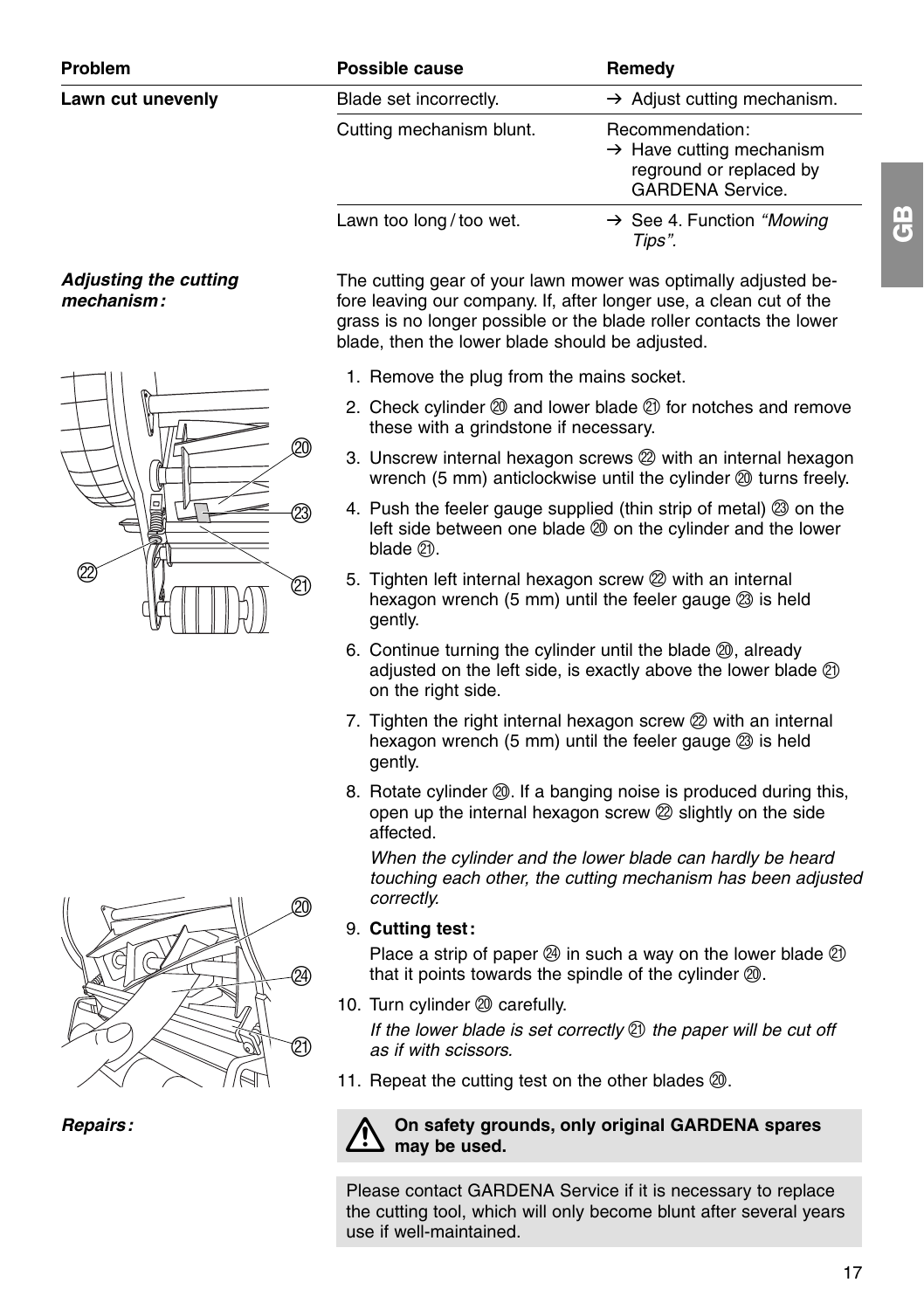Have the cylinder mower checked over in the autumn if possible so that it is ready for use immediately when the next lawn-mowing season starts.

If you have any problem with your cylinder mower, please contact our Customer Service.

# **9. Accessories**

| <b>GARDENA Grass</b> | Saves raking up the cut grass. | Art. No. 4029 |
|----------------------|--------------------------------|---------------|
| collecting bag       |                                |               |

# **10. Technical Data**

|                                                                              | 380 EC (Art. 4028)                        |
|------------------------------------------------------------------------------|-------------------------------------------|
| Power rating                                                                 | 400 W                                     |
| <b>Voltage / Frequency</b>                                                   | 230 V/50 Hz                               |
| <b>Cutting width/Cutting height</b>                                          | $38 \text{ cm} / 12 - 42 \text{ mm}$      |
| <b>Cutting height adjustment</b>                                             | infinitely variable                       |
| Weight                                                                       | 12 kg                                     |
| Working area related emission<br>characteristic value $L_{pA}$ <sup>1)</sup> | 77 dB (A)                                 |
| Noise level $L_{WA}$ 2)                                                      | measured 91 dB (A) / guaranteed 92 dB (A) |
| Vibrations $a_{\text{vhw}}$ 1)                                               | $< 2.5$ m/s <sup>2</sup>                  |
|                                                                              |                                           |

Measuring method 1) EN 836 2) RL 2000/14/EG

# **11. Warranty**

GARDENA guarantees this product for 2 years (starting from the date of purchase). This guarantee covers all serious defects of the unit that can be proved to be material or manufacturing faults. Under warranty we will either replace the unit or repair it free of charge if the following conditions apply:

- The unit must have been handled properly and in keeping with the requirements of the operating instructions.
- Neither the purchaser or a non-authorised third party have attempted to repair the unit.

The wearing parts blade cylinder (complete) and lower blade are excluded from the warranty.

This manufacturer's guarantee does not affect the user's existing warranty claims against the dealer/seller.

If a fault occurs with your Electric Cylinder Lawnmower, please return the faulty unit together with a copy of the receipt and a description of the fault, with postage paid to one of the GARDENA Service Centres listed on the back of these operating instructions.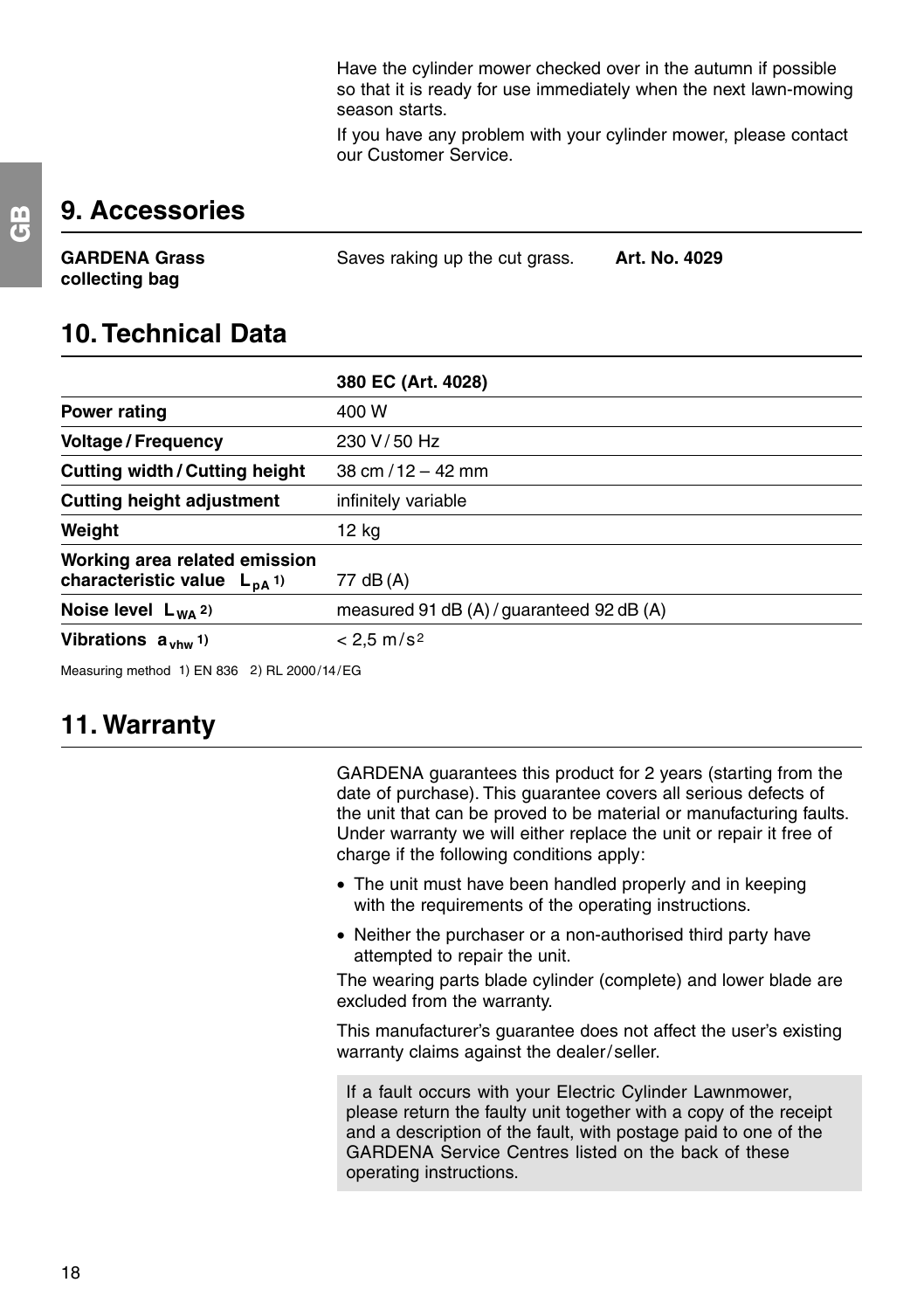|    | Produkthaftung                      | Wir weisen ausdrücklich darauf hin, dass wir nach dem Produkthaftungs-<br>gesetz nicht für durch unsere Geräte hervorgerufene Schäden einzu-<br>stehen haben, sofern diese durch unsachgemäße Reparatur verursacht<br>oder bei einem Teileaustausch nicht unsere Original GARDENA Teile oder<br>von uns freigegebene Teile verwendet werden und die Reparatur nicht<br>vom GARDENA Service oder dem autorisierten Fachmann durchgeführt<br>wird. Entsprechendes gilt für Ergänzungsteile und Zubehör.                                                                |
|----|-------------------------------------|----------------------------------------------------------------------------------------------------------------------------------------------------------------------------------------------------------------------------------------------------------------------------------------------------------------------------------------------------------------------------------------------------------------------------------------------------------------------------------------------------------------------------------------------------------------------|
|    | <b>GB</b> Product Liability         | We expressly point out that, in accordance with the product liability law,<br>we are not liable for any damage caused by our units if it is due to<br>improper repair or if parts exchanged are not original GARDENA parts<br>or parts approved by us, and, if the repairs were not carried out by a<br>GARDENA Service Centre or an authorised specialist. The same applies<br>to spare parts and accessories.                                                                                                                                                      |
| F  | Responsabilité                      | Nous vous signalons expressément que GARDENA n'est pas respon-<br>sable des dommages causés par ses appareils, dans la mesure où ces<br>dommages seraient causés suite à une réparation non conforme, dans la<br>mesure où, lors d'un échange de pièces, les pièces d'origine GARDENA<br>n'auraient pas été utilisées, ou si la réparation n'a pas été effectuée par<br>le Service Après-Vente GARDENA ou l'un des Centres SAV agréés<br>GARDENA. Ceci est également valable pour tout ajout de pièces et d'ac-<br>cessoires autres que ceux préconisés par GARDENA. |
|    | NL Productaansprakelijkheid         | Wij wijzen er nadrukkelijk op, dat wij op grond van de wet aansprakelijk-<br>heid voor producten niet aansprakelijk zijn voor schade ontstaan door onze<br>apparaten, indien deze door onvakkundige reparatie veroorzaakt zijn, of er<br>bij het uitwisselen van onderdelen geen gebruik gemaakt werd van onze<br>originele GARDENA onderdelen of door ons vrijgegeven onderdelen en de<br>reparatie niet door de GARDENA technische dienst of de bevoegde vakman<br>uitgevoerd werd. Ditzelfde geldt voor extra-onderdelen en accessoires.                          |
| S  | Produktansvar                       | Tillverkaren är inte ansvarig för skada som orsakats av produkten om<br>skadan beror på att produkten har reparerats felaktigt eller om, vid repa-<br>ration eller utbyte, andra än Original GARDENA reservdelar har använts.<br>Samma sak gäller för kompletteringsdelar och tillbehör.                                                                                                                                                                                                                                                                             |
| п  | Responsabilità<br>del prodotto      | Si rende espressamente noto che, conformemente alla legislazione sulla<br>responsabilità del prodotto, non si risponde di danni causati da nostri arti-<br>coli se originati da riparazioni eseguite non correttamente o da sostituzioni<br>di parti effettuate con materiale non originale GARDENA o comunque da<br>noi non approvato e, in ogni caso, qualora l'intervento non venga eseguito<br>da un centro assistenza GARDENA o da personale specializzato autoriz-<br>zato. Lo stesso vale per le parti complementari e gli accessori.                         |
| Е. | Responsabilidad<br>de productos     | Advertimos que conforme a la ley de responsabilidad de productos no nos<br>responsabilizamos de daños causados por nuestros aparatos, siempre<br>y cuando dichos daños hayan sido originados por arreglos o reparaciones<br>indebidas, por recambios con piezas que no sean piezas originales<br>GARDENA o bien piezas autorizadas por nosotros, así como en aquellos<br>casos en que la reparación no haya sido efectuada por un Servicio Téc-<br>nico GARDENA o por un técnico autorizado. Lo mismo es aplicable para<br>las piezas complementarias y accesorios.  |
| Р  | Responsabilidade<br>sobre o produto | Queremos salientar que segundo a lei da responsabilidade do fabricante,<br>nós não nos responsabilizaremos por danos causados pelo nosso equipa-<br>mento, quando estes ocorram em decorrência de reparações inadequa-<br>das ou da substituição de peças por peças não originais da GARDENA,<br>ou pe-cas não autorizadas. A responsabilidade tornar-se-à nula também<br>depois de reparações realizadas por oficinas não autorizadas pela GAR-<br>DENA. Esta restrição valerá também para peças adicionais e acessórios.                                           |
|    | <b>DK Produktansvar</b>             | Vi gør udtrykkeligt opmærksom på at i henhold til produktansvarsloven<br>er vi ikke ansvarlige for skader forårsaget af vores udstyr, hvis det skyldes<br>uautoriserede reparationer eller hvis dele er skiftet ud og der ikke er an-<br>vendt originale GARDENA dele eller dele godkendt af os, eller hvis repara-<br>tionerne ikke er udført af GARDENA-service eller en autoriseret fagmand.<br>Det samme gælder for ekstra udstyr og tilbehør.                                                                                                                   |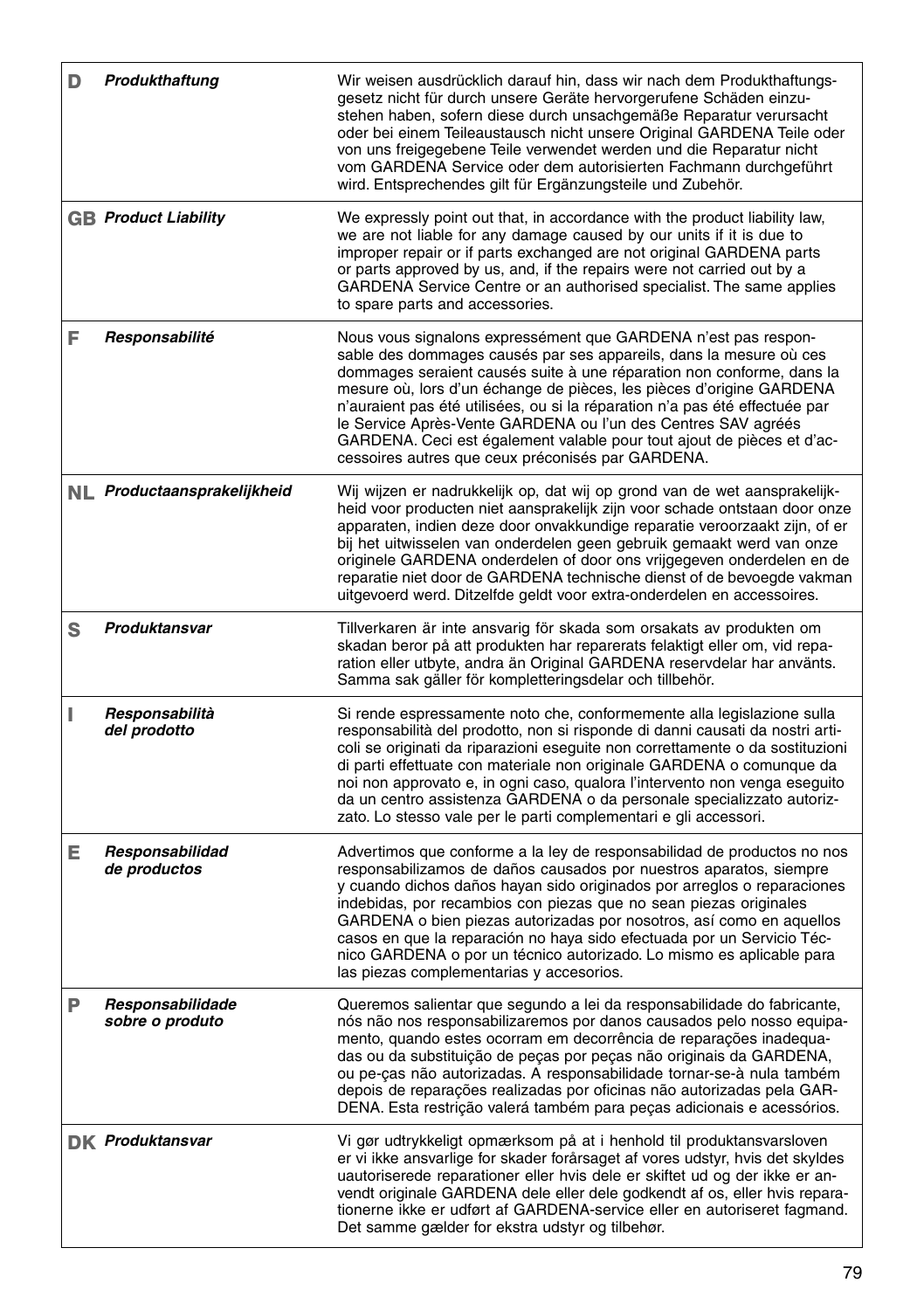### **D EG-Konformitätserklärung**

Der Unterzeichnete Husqvarna AB, 561 82 Huskvarna, Sweden bestätigt, dass die nachfolgend bezeichneten Geräte in der von uns in Verkehr gebrachten Ausführung die Anforderungen der harmonisierten EU-Richtlinien, EU-Sicherheitsstandards und produktspezifischen Standards erfüllen. Bei einer nicht mit uns abgestimmten Änderung der Geräte verliert diese Erklärung ihre geemmme<br>Gültigkeit.

### **GB EU Declaration of Conformity**

The undersigned Husqvarna AB, 561 82 Huskvarna, Sweden, hereby certifies that, when leaving our factory, the units indicated below are in accordance with the harmonised EU guidelines, EU standards of safety and product specific standards. This certificate becomes void if the units are modified without our approval.

### **F Certificat de conformité aux directives européennes**

Le constructeur, soussigné : Husqvarna AB, 561 82 Huskvarna, Sweden, déclare qu'à la sortie de ses usines le matériel neuf désigné ci-dessous était conforme aux prescriptions des directives européennes énoncées ci-après et conforme aux règles de sécurit et autres règles qui lui sont applicables dans le cadre de l'Union européenne. Toute modification portée sur ce produit sans l'accor express de Husqvarna supprime la validité de ce certificat.

### **NL EU-overeenstemmingsverklaring**

Ondergetekende Husqvarna AB, 561 82 Huskvarna, Sweden, bevestigt, dat het volgende genoemde apparaat in de door ons in de handel gebrachte uitvoering voldoet aan de eis van, en in overeenstemming is met de EU-richtlijnen, de EU-veiligheidsstandaar en de voor het product specifieke standaard. Bij een niet met ons afgestemde verandering aan het apparaat verliest deze verklaring haar geldigheid.

## **S EU Tillverkarintyg**

Undertecknad firma Husqvarna AB, 561 82 Huskvarna, Sweden, intygar härmed att nedan nämnda produkter överensstämmer med EU:s direktiv, EU:s säkerhetsstandard och produktspecifikation. Detta intyg upphör att gälla om produkten ändras utan vår tillstånd.

### **I Dichiarazione di conformità alle norme UE**

La sottoscritta Husqvarna AB, 561 82 Huskvarna, Sweden, certifica che il prodotto qui di seguito indicato, nei modelli da noi commercializzati, è conforme alle direttive armonizzate UE nonché ag standard di sicurezza e agli standard specifici di prodotto. Qualunque modifica apportata al prodotto senza nostra specifica autorizzazione invalida la presente dichiarazione.

### **E Declaración de conformidad de la UE**

El que subscribe Husqvarna AB, 561 82 Huskvarna, Sweden, declara que la presente mercancía, objeto de la presente declaración, cumple con todas las normas de la UE, en lo que a normas técnicas, de homologación y de seguridad se refiere. En caso de realizar cualquier modificación en la presente mercancía sin nuestra previa autorización, esta declaración pierde su validez.

### **P Certificado de conformidade da UE**

Os abaixo mencionados Husqvarna AB, 561 82 Huskvarna, Sweden, por este meio certificam que ao sair da fábrica o aparelh abaixo mencionado está de acordo com as directrizes harmonizadas da UE, padrões de segurança e de produtos específicos. Est certificado ficará nulo se a unidade for modificada sem a nossa aprovação.

### **DK EU Overensstemmelse certificat**

Undertegnede Husqvarna AB, 561 82 Huskvarna, Sweden bekræfter hermed, at enheder listet herunder, ved afsendelse fra fabrikken, er i overensstemmelse med harmoniserede EU retningslinier, EU sikkerhedsstandarder og produktspecifikationsstandarder. Dette certifikat træder ud af kraft hvis enhederne er ændret uden vor godkendelse.

|               | Bezeichnung des Gerätes:<br>Description of the unit:<br>Désignation du matériel :<br>Omschrijving van het apparaat:<br>Produktbeskrivning:<br>Descrizione del prodotto:<br>Descripción de la mercancía:<br>Descrição do aparelho:<br>Beskrivelse af enhederne:                              |                        |        | Elektro-Spindelmäher<br>Electric Cylinder Lawnmower<br>Tondeuse hélicoïdale électrique<br>Elektrische kooimesmaaier<br>Elektrisk Cylinderklippare<br>Rasaprato elettrica<br>Cortacésped<br>Máquina de cortar relva eléctrica<br>Elektrisk plæneklipper |      |
|---------------|---------------------------------------------------------------------------------------------------------------------------------------------------------------------------------------------------------------------------------------------------------------------------------------------|------------------------|--------|--------------------------------------------------------------------------------------------------------------------------------------------------------------------------------------------------------------------------------------------------------|------|
|               | Typ:<br>Type:<br>Type:<br>Typ:<br>380 EC<br>Typ:<br>Modello:<br>Tipo:<br>Tipo:                                                                                                                                                                                                              |                        | Art. : | Art.-Nr.:<br>Art. No.:<br>Référence :<br>Art. nr.:<br>Art.nr.:<br>Art. Nº:<br>Art. Nº:                                                                                                                                                                 | 4028 |
| ۱S<br>té<br>d | Type:<br>EU-Richtlinien:<br>EU directives:<br><b>Directives</b><br>européennes :<br>EU-richtlijnen:<br>EU direktiv:                                                                                                                                                                         | 98/37/EC<br>2006/42/EC |        | Varenr.:<br>Harmonisierte EN:<br><b>DIN EN ISO 12100</b><br>EN 60335-1<br>2004/108/EC EN 60335-2-77                                                                                                                                                    |      |
| ſ-            | Direttive UE:<br>Normativa UE:<br>Directrizes da UE:<br>EU Retningslinier:                                                                                                                                                                                                                  | 93/68/EC<br>2000/14/EC |        |                                                                                                                                                                                                                                                        |      |
| d<br>J        | Hinterlegte Dokumentation:<br>Konformitätsbewertungsverfahren:<br><b>Deposited Documentation:</b><br><b>Conformity Assessment</b>                                                                                                                                                           |                        |        | <b>GARDENA Technische Dokumentation</b><br>Nach 2000/14/EG Art. 14 Anhang IV<br><b>GARDENA Technical Documentation</b><br>according to 2000/14/EC                                                                                                      |      |
|               | Procedure:<br>Documentation déposée :<br>Procédure d'évaluation de la<br>conformité :                                                                                                                                                                                                       |                        |        | Art. 14 Annex IV<br>Documentation technique GARDENA<br>Selon 2000/14/CE art. 14 Annexe IV                                                                                                                                                              |      |
| t<br>۱i       | Schall-Leistungspegel:<br>Noise level:<br>Puissance acoustique :<br>Geluidsniveau:<br>Ljudnivå:<br>Livello rumorosità:<br>Nivel sonoro:<br>Nível de ruido:<br>Lydtryksniveau:                                                                                                               |                        |        | gemessen / garantiert<br>measured / guaranteed<br>mesurée / garantie<br>gemeten / gegarandeerd<br>uppmätt / garanterad<br>testato / garantito<br>medido / garantizado<br>medido / garantido<br>afmålt / garanti<br>91 dB (A) / 92 dB (A)               |      |
| í<br>а        | Anbringungsjahr der CE-Kennzeichnung:<br>Year of CE marking:<br>Date d'apposition du marquage CE :<br>Installatiejaar van de CE-aanduiding:<br>CE-Märkningsår:<br>Anno di rilascio della certificazione CE:<br>Colocación del distintivo CE:<br>Ano de marcação pela CE:<br>CE-Mærkningsår: |                        |        | 2004                                                                                                                                                                                                                                                   |      |
| о<br>ŀ<br>е   | Ulm, den 31.03.2010<br>Ulm, 31.03.2010<br>Fait à Ulm, le 31.03.2010<br>Ulm, 31-03-2010<br>Ulm, 2010.03.31.<br>Ulm, 31.03.2010<br>Ulm, 31.03.2010<br>Ulm, 31.03.2010<br>Ulm, 31.03.2010                                                                                                      |                        |        | Der Bevollmächtigte<br>Authorised representative<br>Représentant légal<br>Gemachtigde<br>Behörig Firmatecknare<br>Rappresentante autorizzato<br>Representante autorizado<br>Representante autorizado<br>Teknisk direktør                               |      |
|               |                                                                                                                                                                                                                                                                                             |                        |        | Juel<br>Peter Lameli<br>Vice President                                                                                                                                                                                                                 |      |